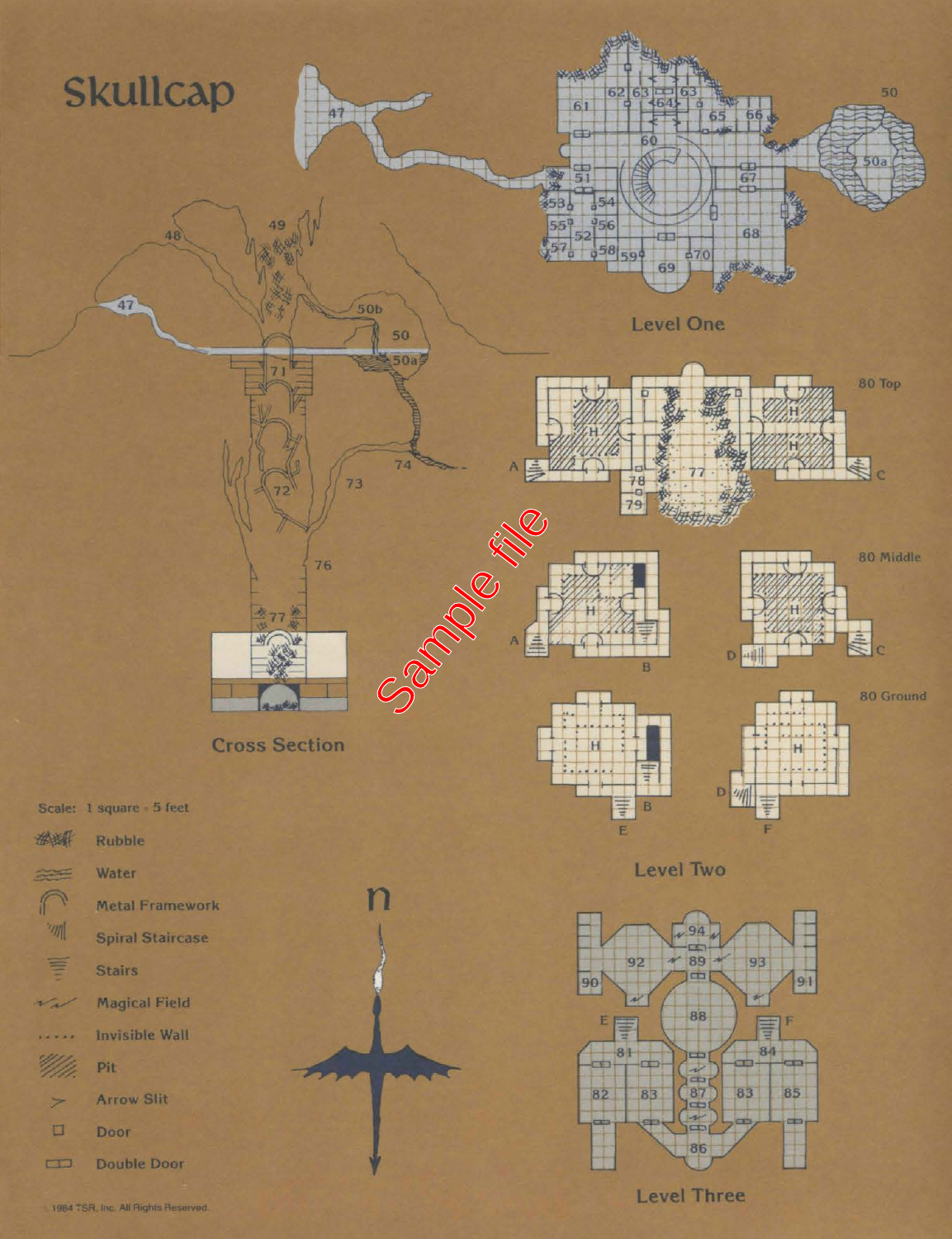

## **CREDITS**

**Development/Editing: Michael Dobson Graphic Design: Elizabeth Riedel Cover Art: Keith Parkinson Cartographers: Dennis Kauth and Elizabeth Riedel Typography: Marilyn Favaro Poetry: Tracy Hickman**

Distributed to the book trade in the United States by Random House, Inc., and in Canada by Random House of Canada, Ltd. Distributed to the toy and hobby trade by regional distributors. Distributed in the United Kingdom by TSR(UK)Ltd. ADVANCED DUNGEONS & DRAGONS, AD&D, DRA-GONLANCE, and PRODUCTS OF YOUR IMAGINATION are trademarks of TSR, Inc.

This adventure is protected under the copyright laws of the United States of America. Any reproduction or other unauthorized use of the material or artwork contained herein is prohibited without the express written permission of TSR, Inc.

e 1984 TSR, Inc. All Rights Reserved. Printed in U.S.A.

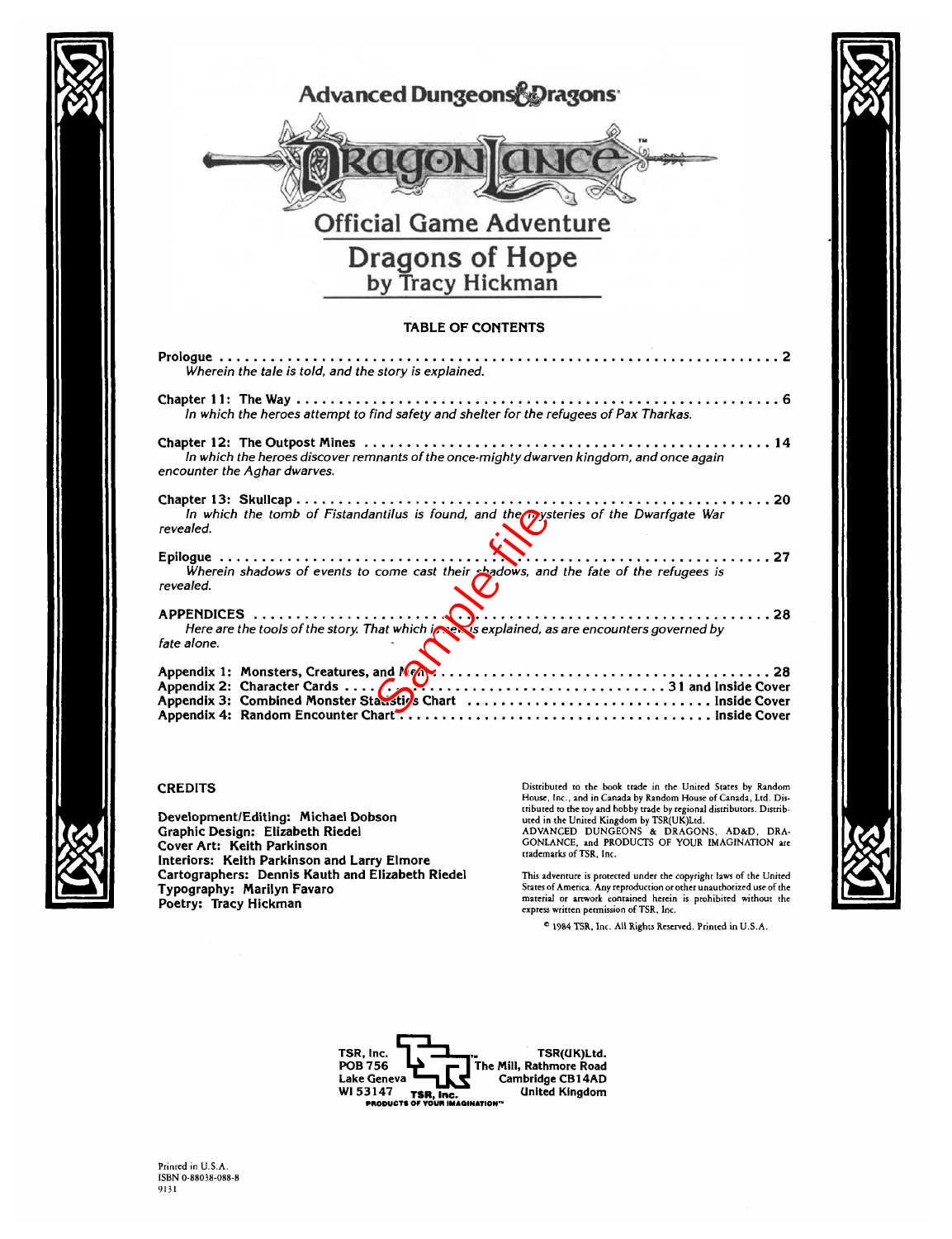*'/•.'since the great Cataclysm. Curse the High Priest of Istar for his pride! Tor in trying to command the Qods rather than begging humbly for their aid, he called down their Wrath. Ohe Qods punished Krynn With fire and flood, and much is noW foreVer lost. Ohe greatest loss Was the knowledge of the Orue Qods. Ohe World of Krynn has sunk into blasphemy lo these many generations. It is said that once all chrics had the power to cast healing spells, but that is no hnger true.*

<span id="page-2-0"></span>March Marine

*Mankind's separation from the Orue Qods has also opened the door to renewed evil in the World. Dragons, thought to be a myth fit only to frighten children, are once again* **i-'ji.***Working their evil. Ohey are commanded by humans called dragon highmasters, and assisted by strange creatures, the like of which have neVer before been in this World: draconians, they are called.*  $\frac{dy}{dx}$ <br>  $y = 0$ <br>  $y = 0$ <br>  $y = 0$ <br>  $y = 0$ <br>  $y = 0$ <br>  $y = 0$ <br>  $y = 0$ <br>  $y = 0$ <br>  $y = 0$ <br>  $y = 0$ <br>  $y = 0$ <br>  $y = 0$ <br>  $y = 0$ <br>  $y = 0$ <br>  $y = 0$ <br>  $y = 0$ <br>  $y = 0$ <br>  $y = 0$ <br>  $y = 0$ <br>  $y = 0$ <br>  $y = 0$ <br>  $y = 0$ <br>  $y = 0$ <br>  $y = 0$ <br>  $y = 0$ <br>  $y = 0$ <br>  $y$ 

*Ohe armies of dragons, dragon '"2highmasters, and draconians haVe noW conquered much of Krynn, and soon they Will haVe all the land under their sWay. Ohings look dark. "Evil may soon triumph over good. Ohrough my Crystal Ball, the Qhbe of Wisdom, I am able to send my spirit across the* land to gather knowledge. And so I have found *'•"'a glimmer of hope.*

*TiVe years ago, seVen adventurers set out from the Inn of the East Home to seek the forgotten knowledge of the Orue Qods. Ohey had great adventures, but did not find what* **j...** *they sought. In time, six returned: Oanis, Tlint, Oasshhoff, tRaistlin, Caramon, and* Sturm. Of Kitiara the beautiful, the love of *tynis, rwthing has been heard. '.*

*On the day of their return to the toWn of Solace, they met Qoldmoon, a princess of the Que-Shu tribe, and her loVer RiVerWind, a ranger. Qoldmoon held a blue crystal staff that contained the power of healing.*

**MAIN ///ANTISER** 

*Ohe Orue Qods had heard the prayers of the adventurers, and had begun to act.*

*As the Dragonarmies marched, leaving devastation in their path, the Innfelhws sought out the Torestmaster of the Darken Wood, who told them of Xak Osaroth, an ancient city noW fatten to evil. 7(fter terrible ordeals, the heroes faced an enemy out of nightmare:* Onyx, a Black Dragon.

*Ohe poWer in the blue crystal staff Was indeed the poWer of the Orue Qods. With the aid of the staff, the heroes destroyed the dragon, and recovered the Writings of the Qods. Knowledge of the Orue Qods had returned to Krynn. 7Lnd so Qoldmoon, a princess, became the first true cleric of Krynn.*

T **7\**

 $\sum_{i=1}^n$ 

*NoW armed With powerful Weapons of the spirit, the heroes returned to Sohce, only to find that draconians had overrun their homelands, and had taken the people of the plains to a terrible slavery in the fortress of Tax Oharkas.*

*lifter capture and battle, after perilous travels through thick forests and ancient dungeons, the heroes crept into*  $Pax$  *Tharkas*;  $\colon$ *foiled the sinister plans of the dragon highmaster Verminaard, and rescued oVer 8OO shves. NoW they rush south, pursued by the tireless draconians, seeking a passage to the seaport of Oarsis and the hope of safety...*

From the ICONOCHRONOS of Astinus of Palanthus, Lorekeeper of Krynn, in the 351st year after the Cataclysm.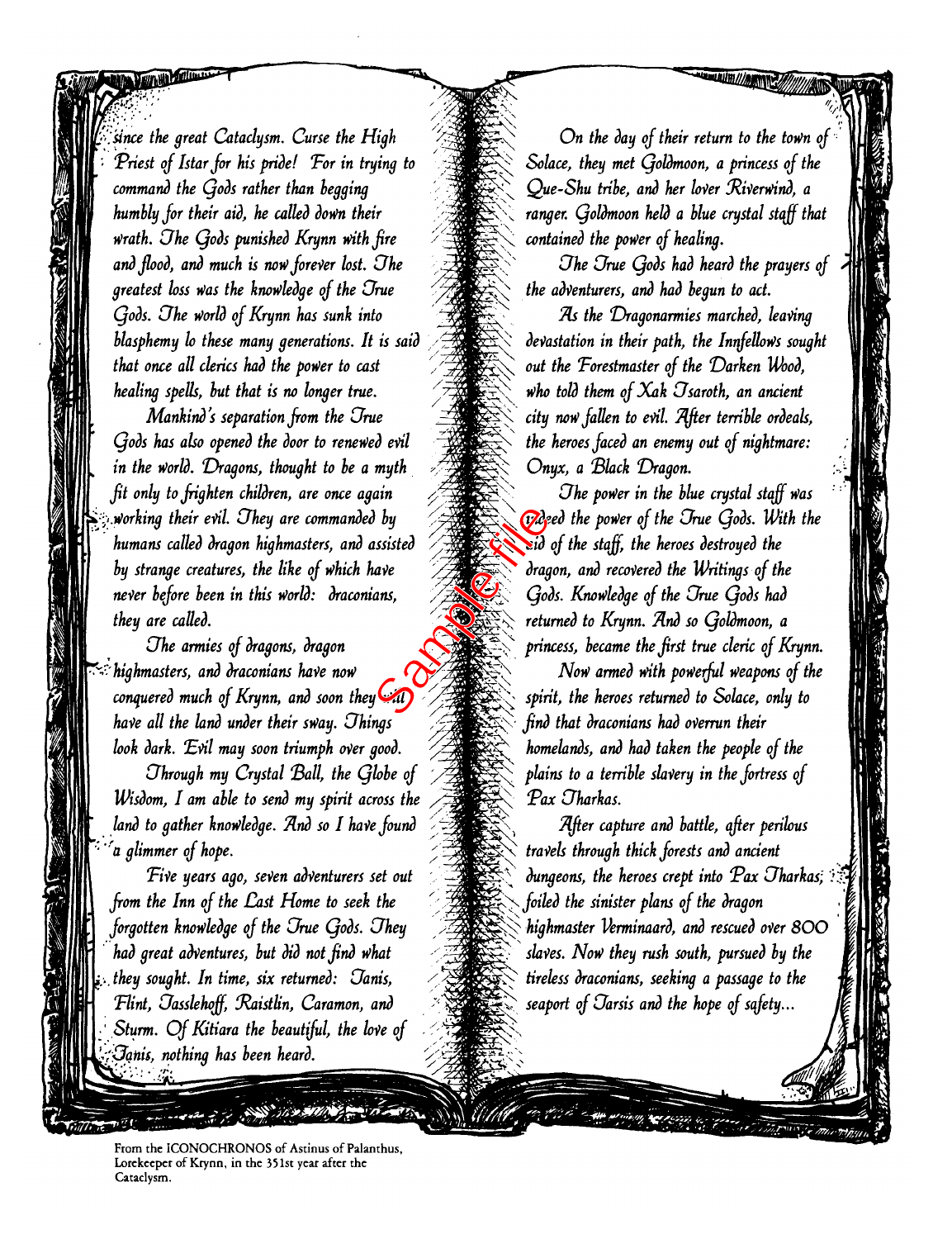





"Dragons of Hope" is the third in the epic DRAGONLANCE™ series. The next module, "Dragons of Desolation," forms the end of the First Book of Dragonlance: Tales of Autumn Twilight.

DRAGONLANCE is a story. The modules in this series should ideally be played as a continuing saga. Players are encouraged to take on the roles of the main heroes in this epic; Character Cards can be cut out and used by the players.

You may allow players to bring other characters into this adventure. If so, adjust those characters so they conform to the world of Krynn, which is unlike most AD&D™ worlds.

If you allow players to bring their own characters into the epic, the' DRAGONLANCE characters must be present either as player characters (PCs) or non-player characters (NPCs). The following heroes are active in this module: Tanis, Goldmoon, Riverwind, Caramon, and Raistlin. One player should always play both Goldmoon and Riverwind, one as a primary character and the other as a henchman NPC. The other pre-generated characters do not play a critical role in this module, but are important later; they can be taken by players, used as henchmen, or kept as NPCs. It's a good idea to keep the party to a manageable size.

Three NPCs require particular attention. Laurana, Princess of Qualinost, was rescued from Pax Tharkas in DL 2. In DL 6, she becomes a PC. Although she should be in the background in DL 3, make sure the other PCs

There are important differences between the world of Krynn and standard AD&D campaigns. Characters who adventured in DL 1 and DL 2 know most of the following information. Those players and characters new to the world should be given this background.

True clerics have been unknown in Krynn for centuries. Most clerics do not have spell powers, since they worship false gods. In DL 1, Goldmoon became the first true cleric (with spell use) of Krynn since the Cataclysm. Goldmoon wears a Medallion of Faith bearing the symbol of the goddess Mishakal. If a PC cleric is brought in from another campaign, he should serve the goddess Mishakal (if good) and wear a Medallion of Faith. When a new true cleric comes into being (Elistan, for example, in this adventure) the Medallion

# notes for the dungeonmaster

(especially Tanis and Gilthanas) are aware of her presence.

Elistan is a false cleric of the Seeker religion who was introduced in DL 2. In this module, he becomes the second true cleric of Krynn. In DL 6, he becomes a PC. See his Character Card and the Events section of Chapter 11.

Eben Shatterstone, the third important NPC, is a traitor, an agent of Verminaard, the dragon highmaster. Eben is self-serving and greedy rather than actively evil, and so his alignment is neutral. Eben was introduced to the party in DL 2 as the victim of a draconian attack. The attack was a fake. Eben has planted himself on the party, and becomes a leader of the refugees. In this module, he behaves himself and seems to be a supporter of the heroes. In DL 3, keep Eben in the background, but remind the  $\nu$   $\nu$   $\sqrt{s}$  that he is there. Keep his future role secret. He will reveal his true purpose soon cough!

If you don't want to play the DRA-GONLANCE epic, you as adapt this adventure to your own campaign.

DRAGONLANCE is a complex saga. To run it well, you must read this module carefully to visually the story, and to think of what players may do. You must motivate the players subtly so that they follow the right path. Sometimes, you must improvise to keep the story on track. theroes. In DL 3, keep Eberlin<br>
Sample, but remind the two discreted<br>
Sample files files the purpose soon couple<br>
figure files from the purpose soon couple<br>
figure files from the particle of the purpose of the purpose<br>
DRA

Because DRAGONLANCE is a story, both heroes and villains often figure prominently in later modules. If "name" characters or villains should be killed, arrange "obscure deaths" for them. Their bodies should not be found. Think up a creative explanation for their "miraculous" survival. For example, a character tumbles down a 500 foot shaft to certain death. Several modules later, the character reappears with a story about how he landed on a ledge and was knocked out. Much later, he came to, and spent weeks recovering and escaping. Some characters can die permanently. When a "name" character no longer plays a part in the story, his death can occur. Player characters brought into this adventure from outside can be killed normally.

The player characters are variously referred to as PCs, adventurers, heroes, and companions. Boxed sections of text are read aloud when the PCs experience that Encounter or Event.

If you are playing DL 3 without having played DL 1 and 2, you must provide a motive for helping the refugees. If you have played DL 1 and 2, no additional background is needed; the story begins hours after the PCs have rescued the slaves from Pax Tharkas.

Sometimes, a character must make an Ability Check against one of his Character Abilities (Strength, Dexterity, Wisdom, etc.). The player rolls ld20. If the result is equal to or less than the player's Ability score in the appropriate area, the Check succeeds. For example, a PC with a Dexterity of 15 makes a Dexterity Check by rolling ld20. If the result is 15 or less, the Check succeeds; if the result is 16 or more, the Check fails.

# the WORLO Of kRynn

magically duplicates itself, and the new medallion bears the sign of the god that cleric worships (in Elistan's case, the god Paladine). At this point in the DRAGONLANCE saga, only the gods Mishakal and Paladine are known. This means that all PC clerics must be of good (preferably lawful) alignment.

All PC elves in this adventure are Qualinesti elves. Other elves—the Sylvanesti—appear in later modules.

The equivalent of a halfling in Krynn is a Kender. Kender look like wizened 14-yearolds and (unlike halflings) wear shoes. See Tasslehoff Burrfoot's Character Card for more information.

The values of gold and other trade items are completely different in this world. Gold is nearly worthless; steel is the main trade metal.

One steel piece (stl) is equivalent to 1 standard gp in purchasing power. PCs that enter Krynn from other campaigns do not automatically trade their gold pieces for steel pieces—they may find their personal wealth greatly altered! The following exchange rates apply in all

lands encountered in this module:

1 gpw (gold piece weight) of steel-10 gp, or 20 sp, or 100 cp, or 2 ip (iron pieces), or  $1/5$ pp, or 2 bp (bronze pieces).

Finally, dragons have been absent from Krynn for nearly 1,000 years. They are considered merely legends by all who have not personally beheld them. Characters may be thought foolish, or liars, if they talk about dragons to the wrong people.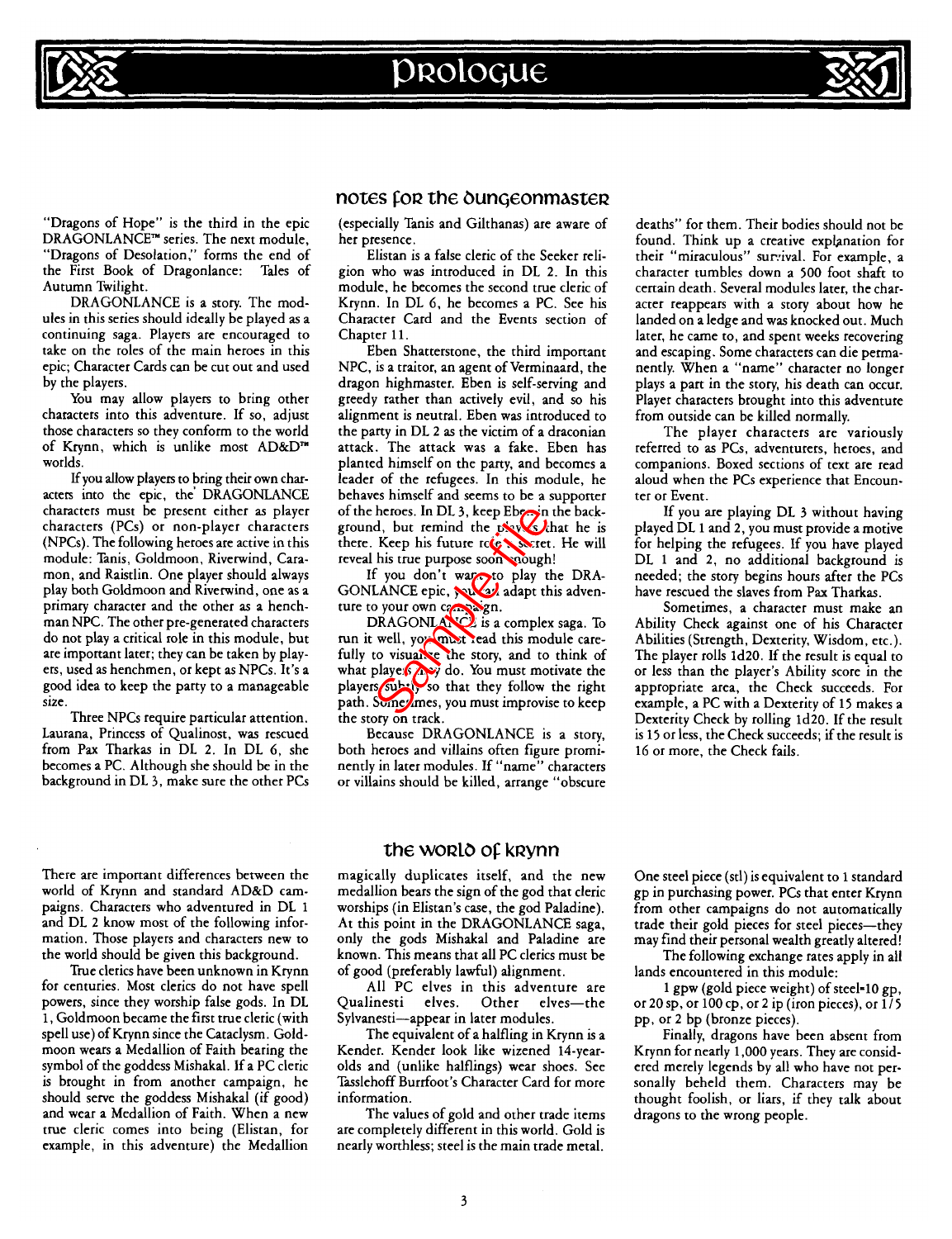

Much of this adventure involves leading 800 refugees (not counting leaders, PCs, and "name" NPCs) through the wilderness to safety. Use the following rules to run the refugee population.

### movement

The entire refugee population moving as a group can travel one hex per hour on the wilderness map (about 3" per game turn). The refugees have carts and supplies that slow down their movement. If the refugees panic (for example, during a draconian attack), they can flee at a rate of 18" for up to 20 rounds. Panicked refugees automatically lose all supplies and wagons. If the refugees decide to abandon all supplies and leave behind the weak and sick, they can move two hexes per hour, or 6" per turn.

Regardless of movement rate, the refugees can travel no more than twelve hexes per day.

#### Supply

In their rush to escape the mines of Pax Tharkas, the refugees plundered what they could. There is one wagon for every 20 refugees (40 wagons total). Each wagon contains enough food to feed 20 refugees for two days (1,600 food units total) and also carries blankets for 20 people (800 total). Keep track of the total food supply. If a wagon is lost, deduct its contents from the available supplies.

#### **Attrition**

The refugees were starved and beaten in Pax Tharkas, and the cruel weather and conditions of their escape has weakened them still further. It is likely that some of them will die before they reach safety. Attrition primarily affects the weak and ill, rather than the few remaining fighters among the refugees. Keep track of losses in the refugee population.

Consult Table 1 for conditions that cause attrition.

### Table 1: Refugee Attrition

| Circumstance                                     | Chance | Attrition |
|--------------------------------------------------|--------|-----------|
| Each night spent in<br>the open without<br>cover | 80%    | 2d10      |
| Each day spent in                                | 60%    | 1d10      |
| camp without moving<br>Each day without          | 20%    | 1d10      |
| food<br>Panic or rout                            | 100%   | 4d20      |

Each time that a circumstance occurs that might cause attrition, roll percentile dice. If the result is less than or equal to the chance of attrition, roll for attrition as listed. Deduct losses from the total refugee population, taking only 10% of any attrition losses from the fighters. Apportion losses evenly among the five refugee camps (see POLITICS, below) unless common sense says that one camp should suffer most or all of the attrition.

## ComBAt

The refugees are far from combat ready. Only 10% of the men (80 total) have combat experience, and only half of them (40) have weapons. Treat these as 1st level fighters. Keep track of the remaining fighters separately from the main refugee population.

The following system is used to resolve mass combat involving refugee fighters. Use normal combat rules for smaller inclees. All combat involving PCs or ease? NPCs uses normal combat rules.

For mass combat, compare Total Refugee Strength and Total Att**yk S**trength. The Total Refugee Strength is the sum of the remaining refugee fighters pils 5) for every PC or "name" NPC present and *fighting*. The Total Attack Strength is the total number of attackers. combat involving retugee tight<br>all combat rules for small<br>the involving PCs or small<br>all combat rules.<br>For mass combat, compare Total<br>gets and Total Atto Siternath of the rece fighters pixes of or every PC or<br>present a for

Then *roll* percentile dice. If the result is greater than the Total Refugee Strength, the refuge panic and flee. (See ATTRITION, above, for effects of flight. All wagons and supplies carried by panicking refugees are lost, regardless of the outcome of combat.)

Next, determine the Combat Modifier for each side using Table 2.

#### Table 2: Combat Modifiers

| Circumstance      | Modifier           |
|-------------------|--------------------|
| Terrain Advantage | $+20$              |
| Surprise          | $+10$              |
| Defending         | $+20$              |
| Outnumbered by    | $-10$ for          |
| 50% or more       | each 50% (cum)     |
| Magic Use         | +20 per spell-user |
| Unarmed Fighter   | -1 each            |

All modifiers are cumulative. Use common sense when judging whether a modifier applies.

Each side rolls percentile dice and adds the Combat Modifier to the roll. Consult Table 3 for casualties.

| Modified Roll | Losses | Action         |
|---------------|--------|----------------|
| 100 or more   | 4d20   | Enemy panics   |
| 80-99         | 3d20   | Enemy retreats |
| 60-79         | 1d20   |                |
| 40-59         | 1d10   |                |
| $20 - 39$     | 1d6    |                |
| $10-19$       | 1d4    | You retreat    |
| 9 or less     |        | You panic      |

All losses are taken from NPC fighters only. Civilians become combat casualties only if all refugee fighters are killed. Player characters, henchmen, and "name" NPCs can only be killed in individual melee (but remember the "obscure death" rule). Repeat this process until one side is destroyed, surrenders, retreats, panics, or withdraws. Unarmed fighters can acquire weapons from dead enemies.

## politics

Because the heroes liberated the refugees from Pax Tharkas, they automatically have a leadership role in the refugee community. However, politics is part of the human condition, and there are other leaders who also play a role.

From the time of the escape from Pax Tharkas until the refugees first make camp, the heroes are completely in charge. The refugees will do whatever the players wish.

When the refugees make their first camp, they begin to select their own leaders: the Council of Freedom. The draconians, heedless of previous status, enslaved important people. Now, those people are again asserting their authority.

The Council, once established, divides the refugees into five camps, each with one representative. The PCs are appointed Advisors to the Council, but have no vote. Laurana, whose political and diplomatic skills are very strong, should be the PCs' primary liaison to the Council.

The Council members and their camps are as follows:

ELISTAN, Leader of the Believers. He is actively friendly to the PCs, and votes according to their wishes 70% of the time. He and Laurana work closely together on matters concerning the party.

LOCAR, Leader of the Seekers. Locar hates Elistan, who was once a Seeker, for his new faith. Locar wants to take control over all the camps, preferring to lead a dying population than to follow a living one. He is actively unfriendly to the PCs, and votes according to